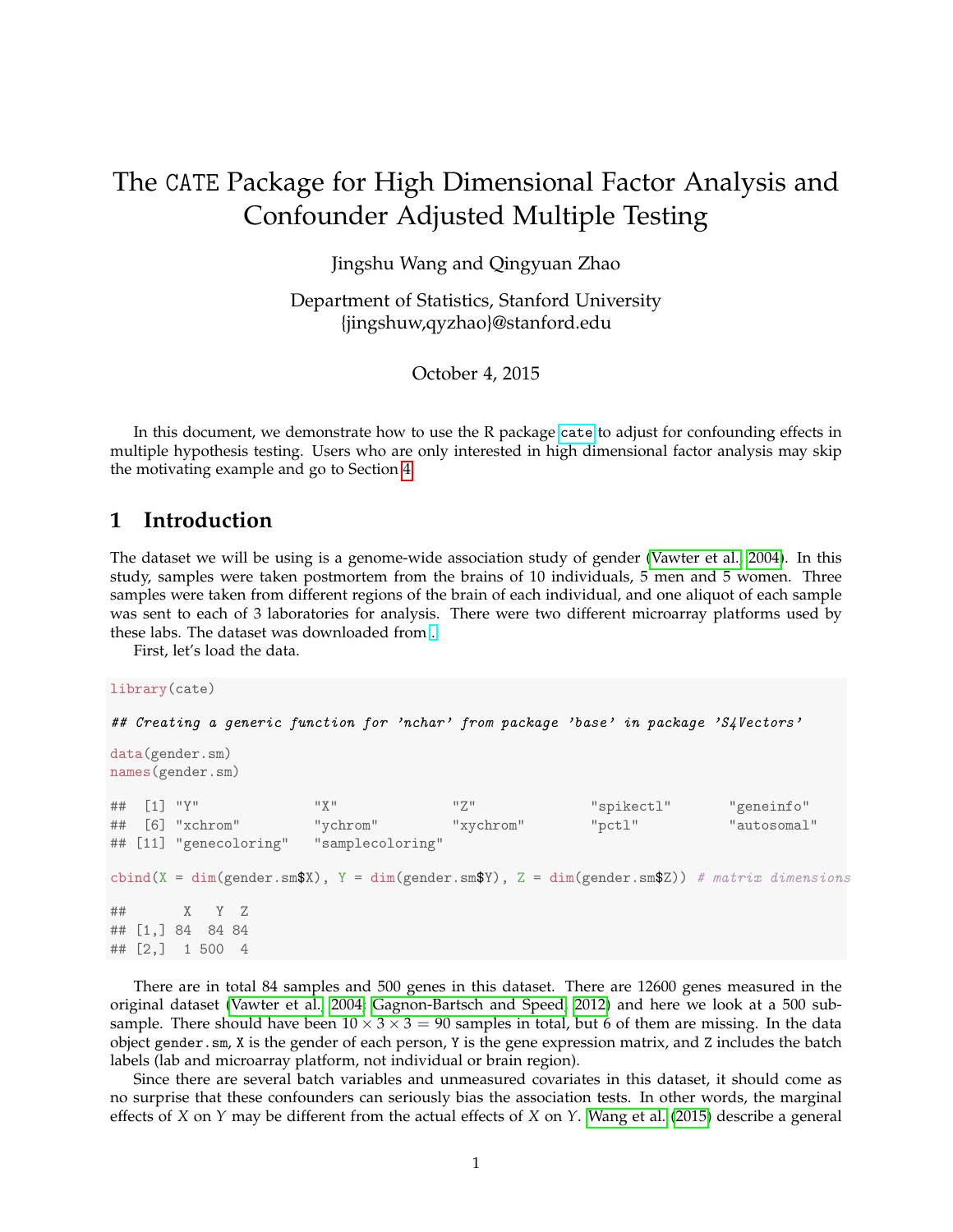

Figure 1: Histogram of t-statistics before confounder adjustment

framework and a two-step solution for this problem. In the first step, we apply factor analysis to the part of gene expression matrix *Y* that is unrelated to the variable(s) of interest *X*. In the second step, we correct the marginal effects of *X* on *Y* by using the factors obtained in the first step.

## **2 Confounder adjusted multiple testing**

To illustrate how the confounders in the gender.sm dataset can bias the association tests, we first run the two-sample t-test for each gene

t.stats <- apply(gender.sm\$Y, 2, function(y, x) t.test(y~x)\$statistic, gender.sm\$X)

Under the null hypothesis that the gene is unrelated to the gender, the corresponding t-statistic is expected to follow a t-distribution with  $n - 1$  degrees of freedom. Since  $n = 84$  is fairly large in this study, this t-distribution is very close to the standard normal distribution  $N(0, 1)$ . However, the empirical distribution of t.stats is shown in the next histogram (code not echoed):

It clearly departs from the theoretical null distribution. The median absolute deviation (MAD) of this histogram is only 0.066, much less than the theoretical value 1, i.e. the t-statistics are extremely underdispersed. The histogram is also a little skewed compared to normal or t distribution.

As mentioned earlier, this phenomenon is most likely due to the existence of **confounders**, unmeasured variables that are correlated with both the response *Y* and the variable of interest *X*. To correct for such confounders, we first need to estimate its number. This is implemented in the function est.confounder.num

```
n <- nrow(gender.sm$Y) # number of samples
gender.data <- data.frame(gender = gender.sm$X, gender.sm$Z)
factor.num <- est.confounder.num(~ gender | . - gender + 0,
                                 gender.data, gender.sm$Y,
                                 method = "bcv", bcv.plot = FALSE,rmax = 30, nRepeat = 20)
```
factor.num\$r

## [1] 16

By default, est.confounder.num uses method = "bcv", which calls the EsaBcv function in the [esaBcv](https://cran.r-project.org/web/packages/esaBcv/index.html) package to estimate the number of factors by bi-cross-validation (BCV). To look at the curve of BCV error using different number of factors, the user can turn on the bcv.plot argument. It is recommended to use at least 20 for nRepeat to obtain a stable BCV error for n around a few hundreds or less.

Another method to estimate the number of confounders of is the eigenvalue difference method [\(Onatski,](#page-5-3) [2010\)](#page-5-3)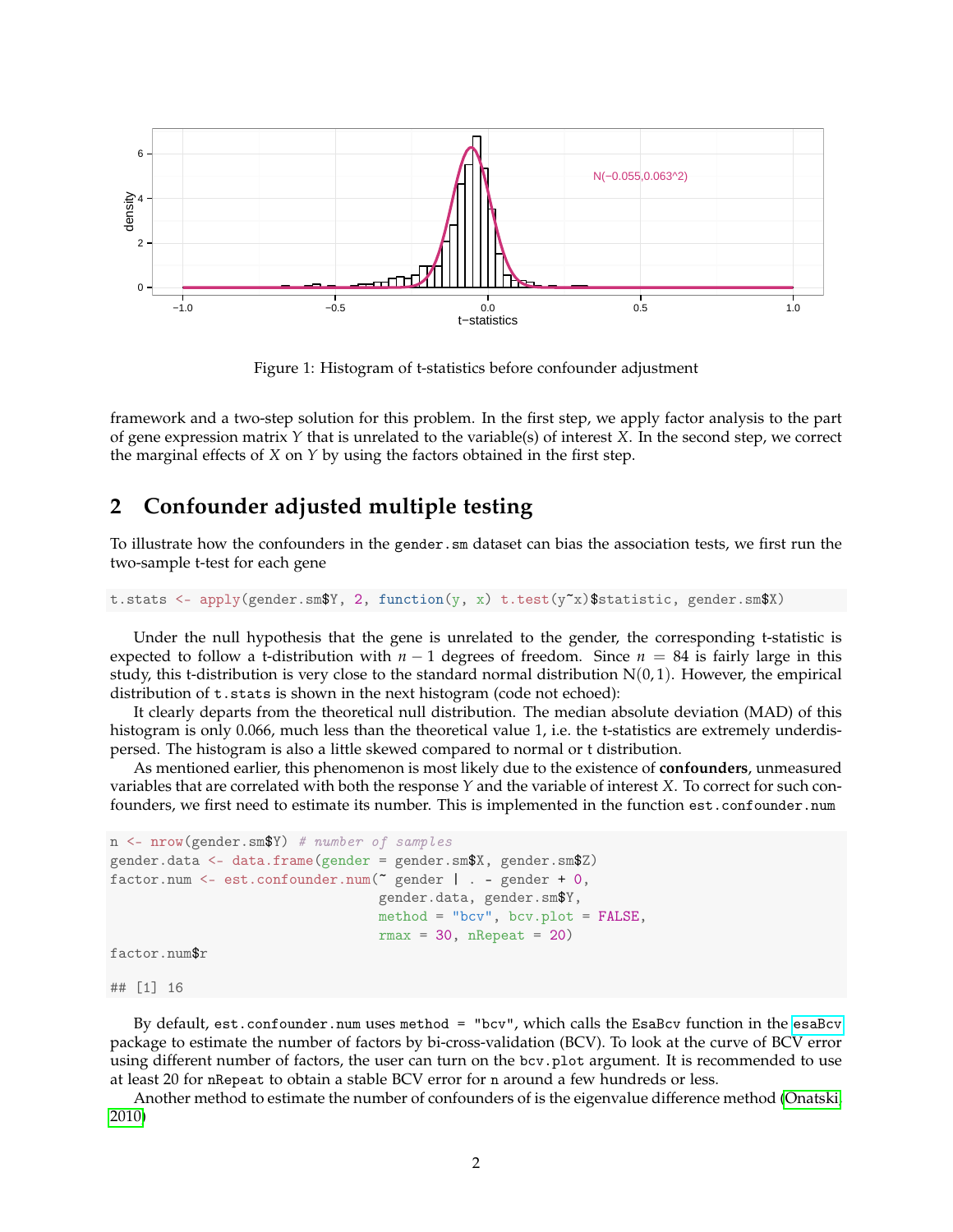```
est.confounder.num(~ gender | . - gender + 0,
                   gender.data, gender.sm$Y, method = "ed")
```
## [1] 2

The formula " gender  $\vert \cdot \vert$  - gender + 0" here means gender is the primary variable and all other variables in gender.data are nuisance variables. The intercept is not included because it is already included in gender.data. The "bcv" method is better at estimating weak factors but takes longer time than "ed". We recommend to use "bcv" method for most datasets; see [Owen and Wang](#page-5-4) [\(2015\)](#page-5-4) for more detail.

After finding the number of factors, the user can call the main cate function to adjust for the confounders

```
cate.results \leq cate(" gender | . - gender + 0,
                 gender.data, gender.sm$Y, r = factor.num$r)
names(cate.results)
## [1] "Gamma" "Sigma" "Z" "niter" "converged"
## [6] "alpha" "beta" "beta.cov.row" "beta.cov.col" "beta.t"
## [11] "beta.p.value" "Y.tilde" "alpha.p.value"
```
For most users, the interesting returned values are

beta**:** the estimated effects after adjustment;

beta.t**:** the t-statistics after adjustment;

beta.p.value**:** the p-values of the estimated effects;

alpha.p.value: the p-value of a  $\chi^2$ -test for confounding.

The first thing to look at is perhaps the confounding test, whose null hypothesis is that the estimated factors are not correlated with *X* so the individual association tests are not biased. For the gender dataset, the p-value of this test is

```
cate.results$alpha.p.value
## gender
## 0.0001005444
```
This is much smaller than 0.05, which indicates, together with the previous histogram, that there are some confounders in the experiment. When this is the case, the user may want to look at the factor analysis results to search for possible sources of confounding (in particular the loadings Gamma and the estimated confounders Z returned by cate).

To discover candidate genes, the user can apply the p.adjust function in the stats package to control certain multiple testing error. For controlling the family-wise error rate (FWER), the user may use the bonferroni or holm option in p.adjust. To increase the number of findings and still control the false discovery rate (FDR), the user may use the BH option. Here are a couple of examples:

```
which(p.adjust(cate.results$beta.p.value, "bonferroni") < 0.05) # control FWER at 0.05
which(p.adjust(cate.results$beta.p.value, "BH") < 0.2) # control FDR at 0.2
```
Finally, let's review all the available options in cate.

```
args(cate)
## function (formula, X.data = NULL, Y, r, fa.method = c("ml", "pc",
## "esa"), adj.method = c("rr", "nc", "lqs", "naive"), psi = psi.huber,
## nc = NULL, nc.var.correction = TRUE, calibrate = TRUE)
## NULL
```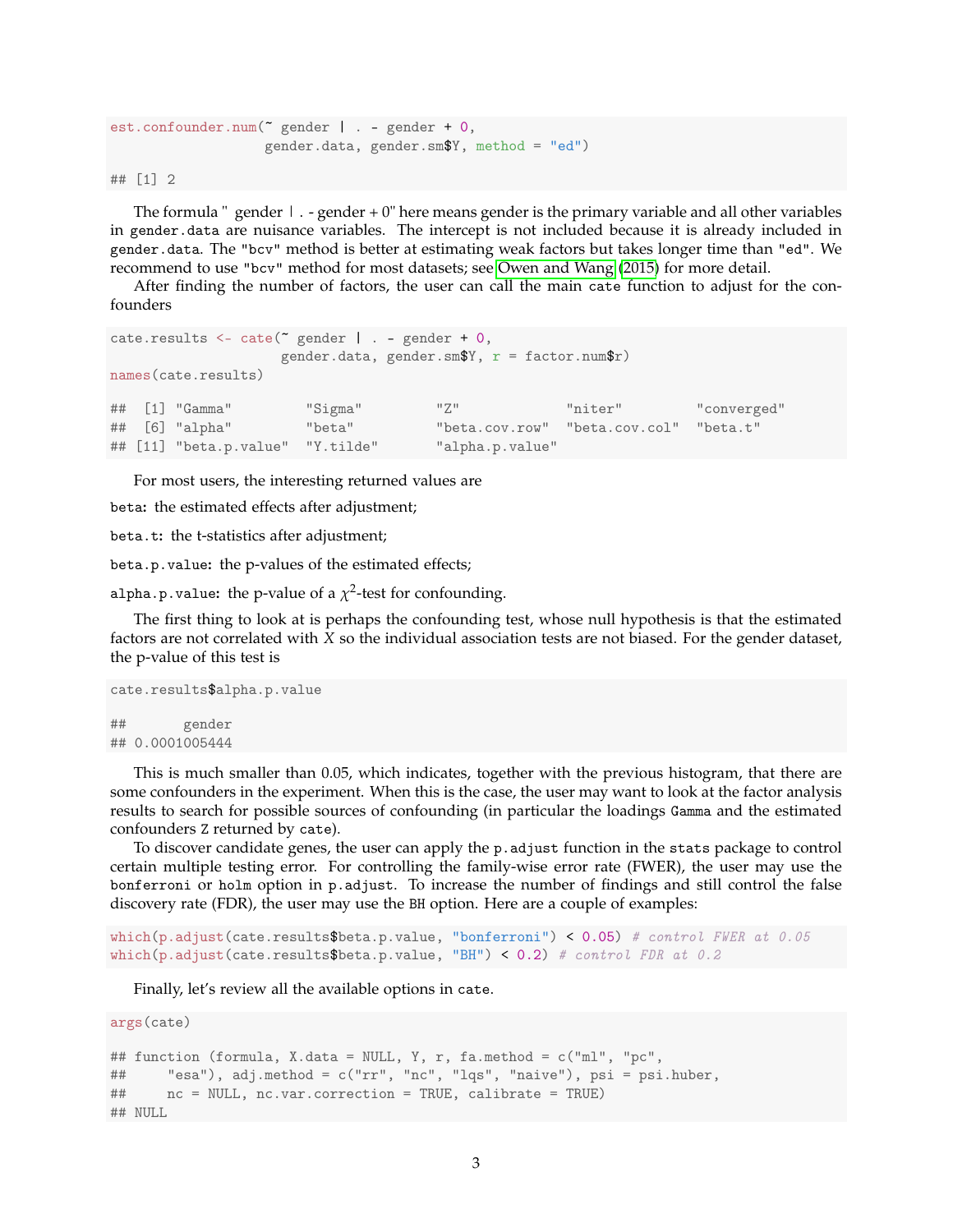Here are some detailed descriptions of all the arguments

- formula**:** R formula indicating primary and nuisance predictors, which are separated by "|". Example:  $treatment$  | batch.label.
- Y**:** response matrix (e.g. gene expression).
- X.data**:** a data frame including both primary treatment variables whose effects are of interest and nuisance covariates to adjust for (for example the known batch variables and other demographics variables such as age or gender). X can also be a formula starting with .
- primary.var.names a vector of strings indicating the names of the primary treatment variables, or an integer vector indicating the columns of the primary treatment variables in X when X is a matrix or data frame. If primary.var.names is a vector of string, then the names should match the column names of X or X.data.
- r**:** number of confounders, usually estimated by est.confounder.num.
- fa.method**:** method used to estimate the confounders. See Section [4](#page-4-0) for more detail.
- adj.method**:** method used to adjust for the confounders. There are two main approaches: robust regression (rr) and negative control (nc). If a fair amount (rule of thumb:  $\geq$  30) of negative control genes (e.g. spike-in controls) are available, it is recommended to use the nc option. Housekeeping genes can also be used as negative controls, but they are not as reliable as spike-in controls. The robust regression (rr) option assumes the true effects are sparse and can be used when negative controls are not available.
- psi**:** estimating equation function used when adj.method = "rr". See the rlm function in package MASS for more detail.
- nc**:** positions of the negative controls. Can be a vector of numbers between 1 and *p*, or a logical vector of length *p*.
- nc.var.correction**:** if TRUE (default and recommended), use the variance correction formula in [Wang](#page-5-2) [et al.](#page-5-2) [\(2015\)](#page-5-2) when adj.method = "nc"; if FALSE, use the oracle variance (same as the RUV4 function in package ruv). See [Wang et al.](#page-5-2) [\(2015\)](#page-5-2) for more detail.
- calibrate**:** if TRUE (default), scale the t-statistics beta.t to have median equal to 0 and median absolute deviation (with respect to normal distribution) equal to 1 .

For example, to use the nc adjustment method, the user must specify the positions of negative control genes. In the dataset gender.sm, these are given in spikectl (33 spike-in controls) and hkctl (799 housekeeping genes). Here is a sample usage:

```
cate.results.nc <- cate(\degree gender | . - gender + 0,
                         gender.data, gender.sm$Y, r = factor.num$r,
                         adj. method = "nc", nc = gender. sm$spikect1)
```
The housekeeping genes are usually less reliable than the spike-in controls.

Alternatively, cate.fit provides a non-formula interface for the same purpose. To use cate.fit, the user needs to specify

- X.primary**:** primary treatment variable(s) whose effects are of interest. These are the variables that come before "|" in the formula in cate.
- X.nuis**:** nuisance covariate(s) to include in the regression whose effects are not of interest. These are the variables that come after "|" in the formula in cate.
- Y**:** response matrix (e.g. gene expression).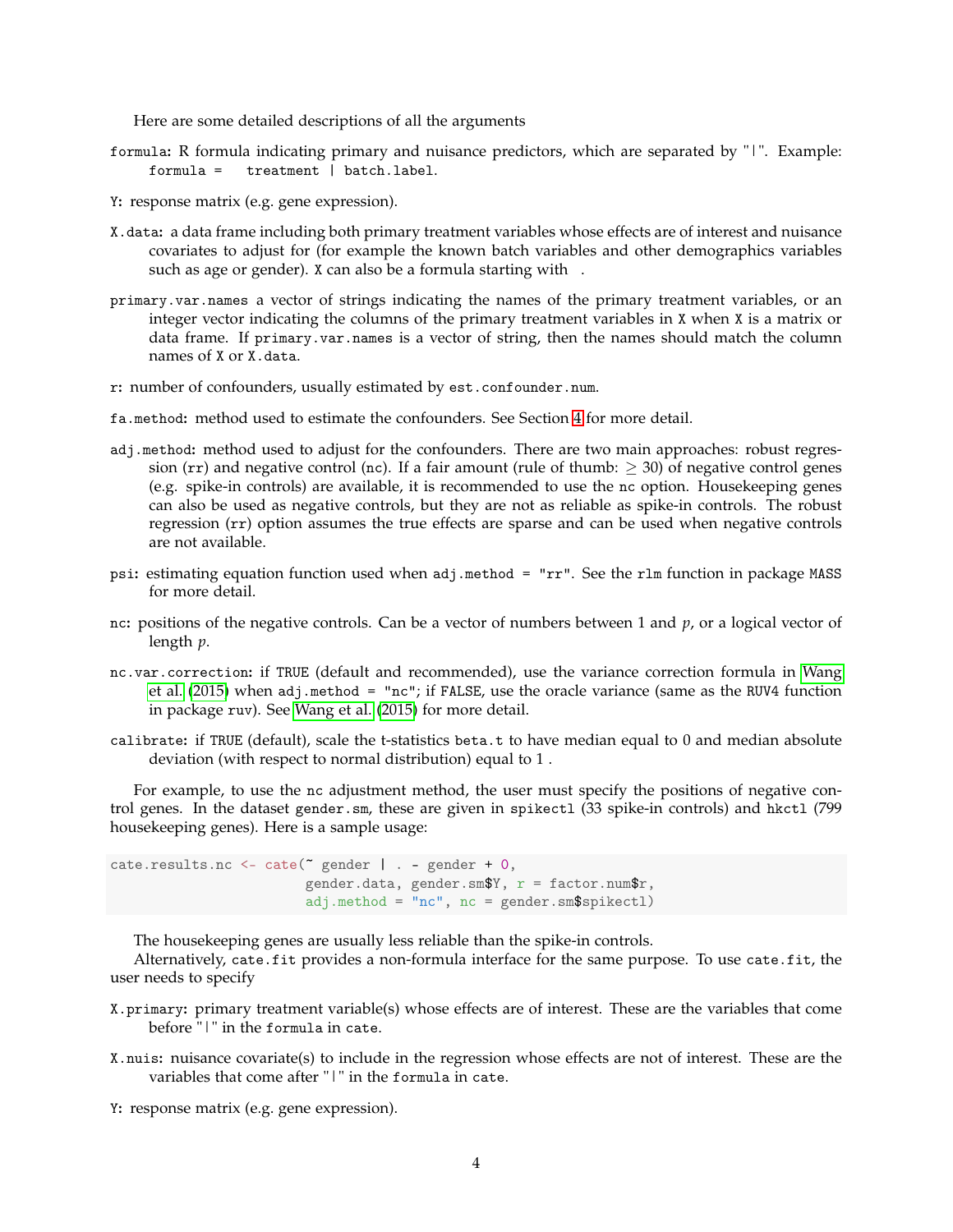

<span id="page-4-1"></span>Figure 2: Histograms of test statistics after adjustment

All the other arguments are the same as cate.

We end this section with Figure [2,](#page-4-1) two histograms of beta.t after the confounder adjustment using adj.method = "rr" and adj.method = "nc". In both cases, the bulk of the statistics approximately follows the standard normal distribution.

## **3 Other available confounder adjustment methods on CRAN/Bioconductor**

The preprocessed gender. sm dataset was first used by [Gagnon-Bartsch and Speed](#page-5-1) [\(2012\)](#page-5-1) to demonstrate their confounder correction method "Remove Unwanted Variation" (RUV) using negative controls. See also the R package [ruv](https://cran.r-project.org/web/packages/ruv/index.html). The RUV4 function therein is very similar to the  $adj.\text{method} = \text{''nc''}$  option in cate. Two other related packages are [sva](https://www.bioconductor.org/packages/release/bioc/html/sva.html) [\(Leek and Storey, 2008\)](#page-5-5) and [leapp](https://cran.r-project.org/web/packages/leapp/index.html) [\(Sun et al., 2012\)](#page-5-6), which motivate the robust regression method  $(\text{adj}. \text{method} = "rr")$  in cate.

To compare the performance of different methods, the user can use the wrapper functions sva.wrapper, ruv.wrapper, leapp.wrapper in the cate package. They provide a uniform interface and call the corresponding functions in the original packages.

## <span id="page-4-0"></span>**4 Factor analysis**

For a data matrix  $Y \in \mathbb{R}^{n \times p}$ , *n* being the number of observations and *p* being the number of variables (e.g. genes), the factor model assumes

$$
Y_{n\times p} = Z_{n\times r} \Gamma_{p\times r}^T + E_{n\times p},
$$

where *Z* is a rotation matrix containing latent factors, Γ is a matrix of loadings and *E* is a noise matrix. The columns of *E* have covariance matrix Σ.